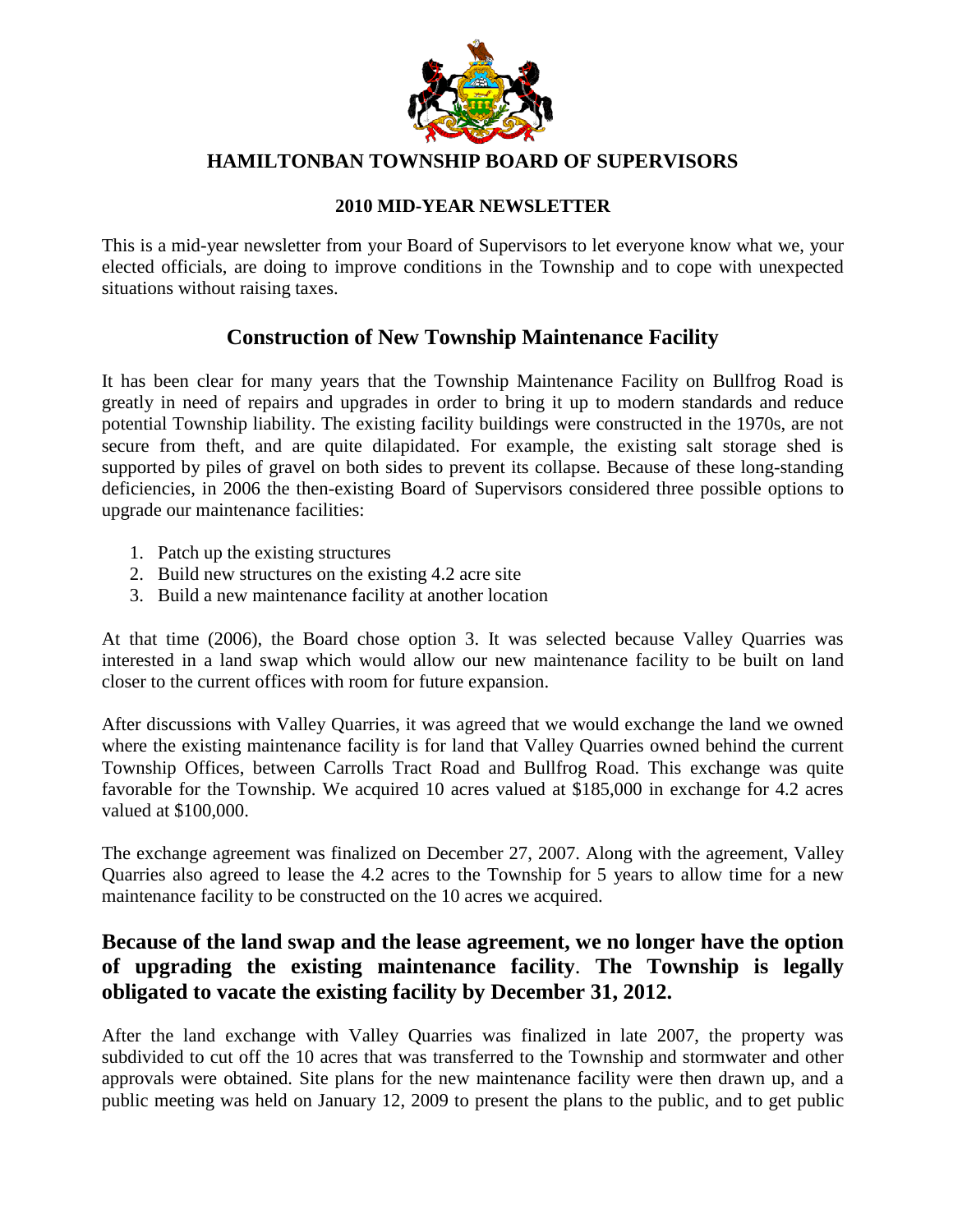comments and feedback. No significant comments or suggestions for modification of the plans were voiced by the public at this meeting. These plans are and have been available for inspection by the public at the Township office. The plans show space for a new office, but actually going ahead with a new office building will depend on additional funding becoming available if recovery of the economy and/or continued growth of the area brings in new revenue. Also, the Board is continuing to pursue grants, and has had some success in obtaining them recently, but no grants have been obtained for new facilities at this time.

In the meantime, because of the legal requirement to get out of the existing maintenance facility, construction must go forward or the Township will be without any maintenance facility, which is needed to be able to maintain and improve the roads of the Township after the lease expires on December 31, 2012.

The Board has made every effort to reduce the cost of the new maintenance facility, including sharing the cost of driveway construction with Liberty Worship Center, which purchased adjoining acreage for their new church. The new Township structures will be Butler/Morton type buildings, with the minimum space requirements for our maintenance supplies and equipment.

This year, after going out for bids, the Board selected an excavation contractor (Jerry Justice Excavating, Inc.), and site preparation work is currently in progress. This includes grading the site and construction of stormwater management berms and basins. After site work is complete, the next step will be construction of a new salt shed, since that is the part of the old maintenance facility most in need of replacement. The final step will be the construction of a maintenance building for storage and repair of Township equipment, so that we can vacate the existing maintenance facility before the lease runs out at the end of 2012.

Site excavation work is being paid for out of the Township's Capital Reserve Fund, which the Board created in 2008. Since then, money has been put into the fund in anticipation of constructing the new maintenance facility. If our current efforts to get grant money are unsuccessful, funds for the construction of the new maintenance facility will be obtained by a mortgage loan, which we expect can be paid for from existing revenues without the need to increase taxes.

We hope that the above information explains how we got to where we are with this project and where we plan to go in the future to upgrade our maintenance facility at minimum cost.

## **Creation of the Recreation and Parks Commission**

On May 1, 2007, the Board created a Township Recreation and Parks Commission (RPC) consisting of 7 volunteer citizens. The RPC advises the Board on how and where to create recreational opportunities for the Township. Together with Fairfield Borough, the Board authorized the creation of a joint recreation plan for both municipalities on January 7, 2008 in Resolution 2008-01. There has been some concern among residents that there is no need for a RPC, but there is a financial reason why it was created, as follows:

The laws of the Commonwealth of Pennsylvania prohibit municipalities from imposing development fees on new subdivisions. Other states, such as Maryland, allow such fees to pay for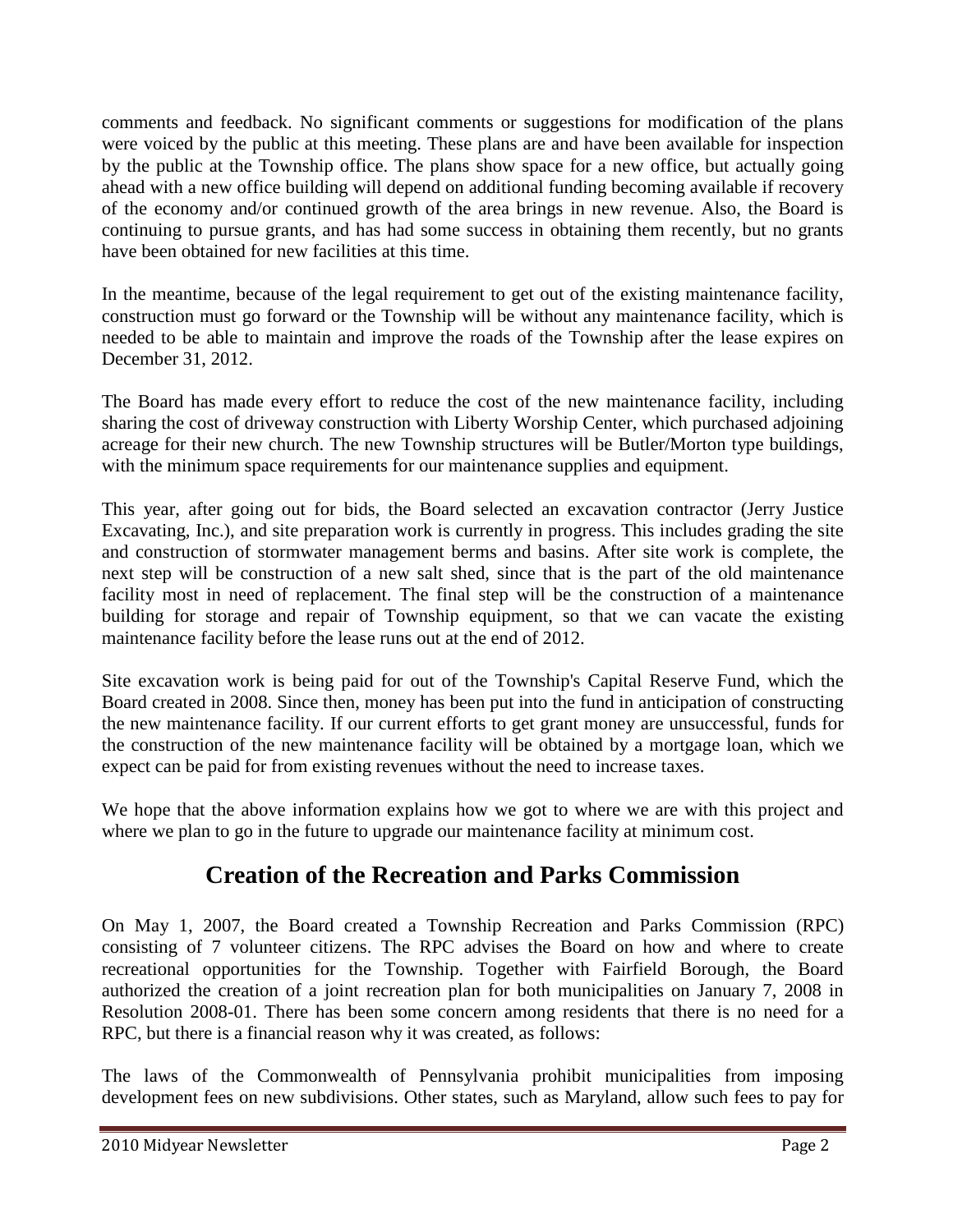the additional road traffic, school usage, and other municipal expenses that result from development. This is one of the reasons that housing in Maryland and other adjoining states is more expensive than in Pennsylvania.

However, Pennsylvania does allow municipalities to charge developers fees for recreational facilities. The money must be used to create and maintain recreational facilities and programs that can be used by all residents of the municipality. The fee may consist of land or cash. Hamiltonban implemented such fees in Ordinance 2008-01 dated May 6, 2008, which added Section 909 to the Subdivision and Land Development Ordinance (SALDO). Recreational fees only apply to subdivisions of 5 or more houses.

### **So, in order to be able to charge developers recreational fees for new developments, the Township must have a Recreation Ordinance and a RPC in place to oversee the use of the money or land.**

The Township RPC was created to meet the Pennsylvania requirements for collecting such fees, and to plan and conduct recreational opportunities for Township residents. The RPC sponsored an Easter Egg Hunt for children of residents this past spring, and plans to continue that as well as other activities for residents. Costs for the Easter egg hunt were paid for by volunteers.

# **Glatfelter Tree Farm Preservation**

On May 24, 2010, the 2,500-acre Glatfelter Tree Farm #1 property in Hamiltonban Township was transferred to the Pennsylvania Department of Conservation and Natural Resources (DCNR) and incorporated into Michaux State Forest. This resulted from a two-year effort spearheaded by the Hamiltonban Board of Supervisors, and preserves the 2,500 acre property from development forever.

Since becoming Pennsylvania's first designated Tree Farm in 1947, Tree Farm #1 has been a local natural and recreational resource while being actively managed for timber production. When the Glatfelter Pulp Wood Company listed the property for sale in late 2007, there was a strong interest from a diverse field of potential buyers and concerned local citizens. Many worried that the property's water resources, wildlife habitat and recreational amenities would be threatened. Current zoning would have allowed for the construction of approximately 500 homes on-site.

However, as a result of the combined efforts of the PA congressional delegation, the US Department of Agriculture Forest Service, the PA Department of Conservation and Natural Resources (DCNR), Adams County, Hamiltonban Township and other townships and boroughs throughout the region, the Land Conservancy of Adams County, the Nature Conservancy, and local citizens, a total of \$12,500,000 was raised to purchase the property and preserve it in its natural condition. The nonprofit Conservation Fund was instrumental in the effort, providing a bridge loan to purchase the property while funds were obtained from many sources to purchase the property.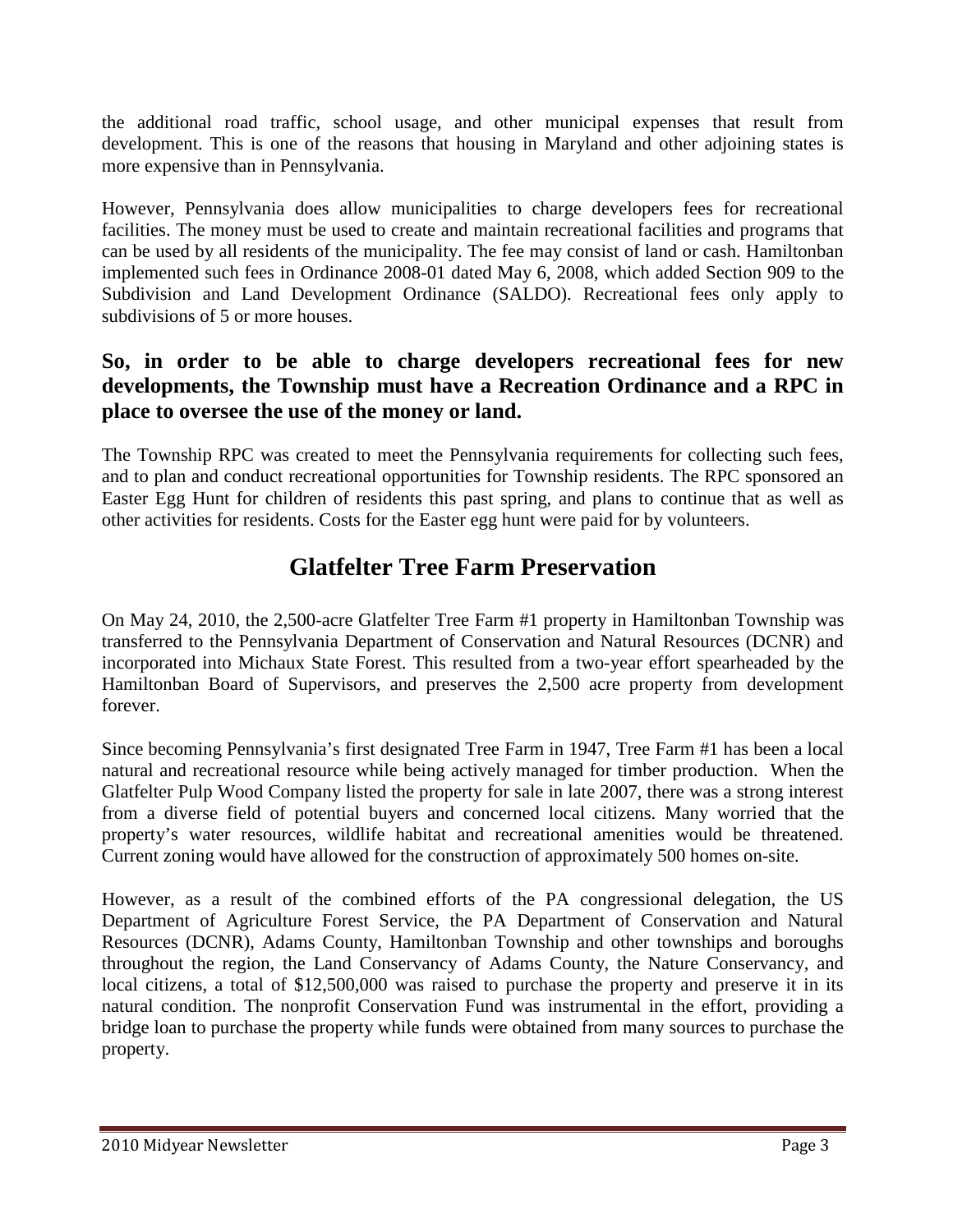The 2,500-acre property abuts the Strawberry Hill Nature Preserve, serves as a buffer to the popular Appalachian Trail corridor and lies within the viewshed of Gettysburg National Park. It sits at the headwaters of much of western Adams County's water supply and its protection will help provide clean air and water to county residents. Increased opportunities for hunting, fishing, hiking, wildlife viewing and other forms of recreation, combined with on-site sustainable forest management by DCNR, will provide a long-term boost to the local economy.

## **February Snow Storms**

As you know, in February we experienced two heavy snowstorms within 4 days. Each storm dropped over 2 feet of snow, and the last storm also had high winds and deep drifts. Under these adverse conditions, the full time road crew, the part-time crew, the Police Officer, the Township Supervisors, and a number of private citizens worked long hours to open and keep open the Township roads. During the storm there were several medical emergencies in the Township, and the road crew gave special attention to clearing the necessary roads so that ambulances could get to the people needing assistance.

### **At the July 6, 2010 Supervisors' meeting, a Township resident came to the meeting and personally thanked Officer Larmer and Roadmaster Harbaugh for saving his life by quickly clearing a path for an ambulance to reach his house during the snowstorm. He said that the doctors told him that he would have died if the EMTs had gotten to him just a few minutes later.**

Clearing of the roads to some of the more remote areas of the Township was delayed by the slowness of PennDOT in clearing the 19 miles of roads in the Township that they are responsible for. PennDOT roads include Fairfield Road, Carrolls Tract Road, Iron Springs Road, Jacks Mountain Road, and PA-16. In particular, PennDOT snowplow trucks got stuck on Carrolls Tract Road and could not clear the road for many hours during the storm. This prevented Township plows from getting to upper Cold Springs Road and the associated roads for many hours during the storm. A high-lift bulldozer had to be rented by the Township road crew to clear parts of Cold Springs Road.

The Township owns three trucks that can be equipped with plows, and those three vehicles were in operation around the clock until all the roads were cleared for at least one-lane of operation. All in all, it was an extreme winter storm, and while some roads were not cleared as quickly as people would have liked, all emergency situations were successfully dealt with, and all of the road crew members as well as Board Chairman Gordon worked long hours plowing snow. The Township is responsible for and maintains 31 miles of road. Clearing all 31 miles twice in one week was a major job, especially when you consider that in the second storm drifting snow sometimes blocked roads that had just been cleared.

Considering the unusual nature of the back-to-back storms, the Township employees and volunteers did an excellent job with limited resources. The Township office was in operation throughout the storm, and regular email advisories were sent to residents on the Township email list to advise them of the current status of the Township roads. Since a State of Emergency was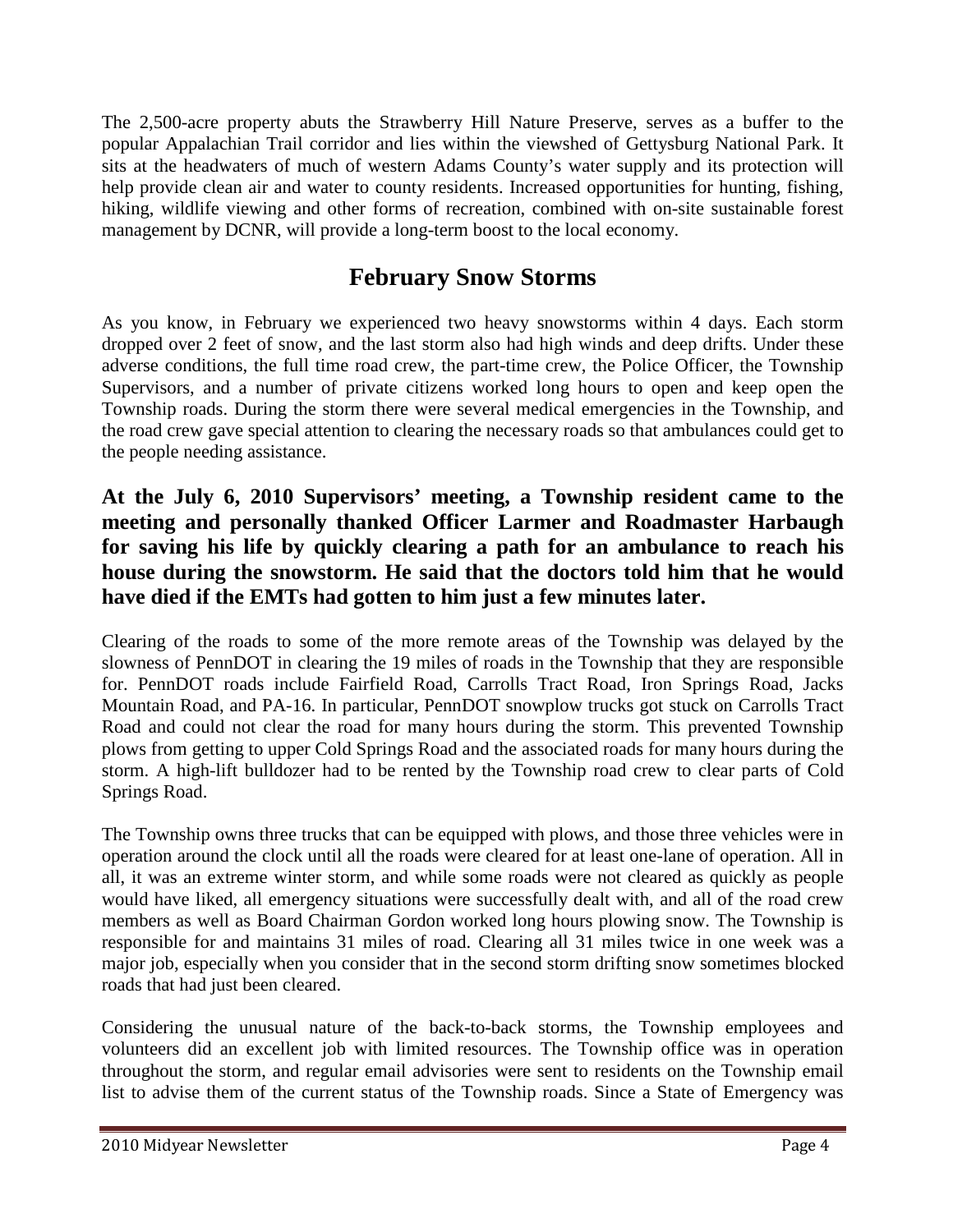declared by the Governor, we are eligible for partial reimbursement of the extra funds used during the storm. The Township has been approved by the Federal Emergency Management Agency (FEMA) for a reimbursement of \$10,822, or 75% of eligible expenses during the State of Emergency.

# **Office Modifications/Improvements**

The Township office has recently been renovated. The major change was relocating the secretary's office to the front of the building thus increasing the size of the meeting room to accommodate more people during meetings. Also, \$12,500 in grant money has been obtained from the Community Development Block Grant (CDBG) program and from the Robert C. Hoffman Charitable Endowment Trust to install an ADA compliant handicap ramp to the office front door (recently completed), and a handicap restroom that will be installed later this year.

A number of improvements have been made to the Township office procedures and processes. Much of the office operations are now fully computerized, and the office files have been reorganized for better file management. A new billing system has been implemented for the Orrtanna Treatment Plant which has cut down on time spent creating invoices and statements. Office efficiency has been greatly improved, thereby saving considerable time and money. The Township continues to maintain an up-to-date website including current news items, which are also emailed to the residents who wish to receive them.

## **Police Vehicles and Equipment**

You may have seen a new police vehicle driving thru the Township. The Township purchased a 4WD 2005 Ford Explorer from the Cumberland Township Police Department. The Hamiltonban Police Department now has two vehicles, a 2000 Ford Crown Victoria Cruiser for normal use and the four-wheel drive 2005 Ford Explorer SUV for winter use. This mix of vehicles allows better police access to the Township roads in all weather conditions. The Township's 1997 Ford Crown Victoria police cruiser has been refitted with yellow lights and has been transferred to the Road Department. Also, a trailer hitch was added to the vehicle, allowing the road crew to use it to tow our small trailer with light equipment such as the mower.

The Township has also purchased and is using an Enradd unit for speed enforcement in the Township. As you may know, Pennsylvania only permits the use of radar for speed enforcement by the State Police. Municipal police are prohibited from using radar, which hampers enforcing speed limits. The Enradd unit will aid in enforcing speed limits in the Township, which is a problem of concern to many residents. If any resident wants to see a demonstration of the new Enradd unit, contact the Township police officer.

## **2010 Road Paving and Maintenance**

Because of State laws mandating payment of "comparable wages" for road work that is contracted out, the Township is now using the road crew to do much of the work that otherwise might be contracted out. This saves considerable money, because the "comparable wage" rate is based on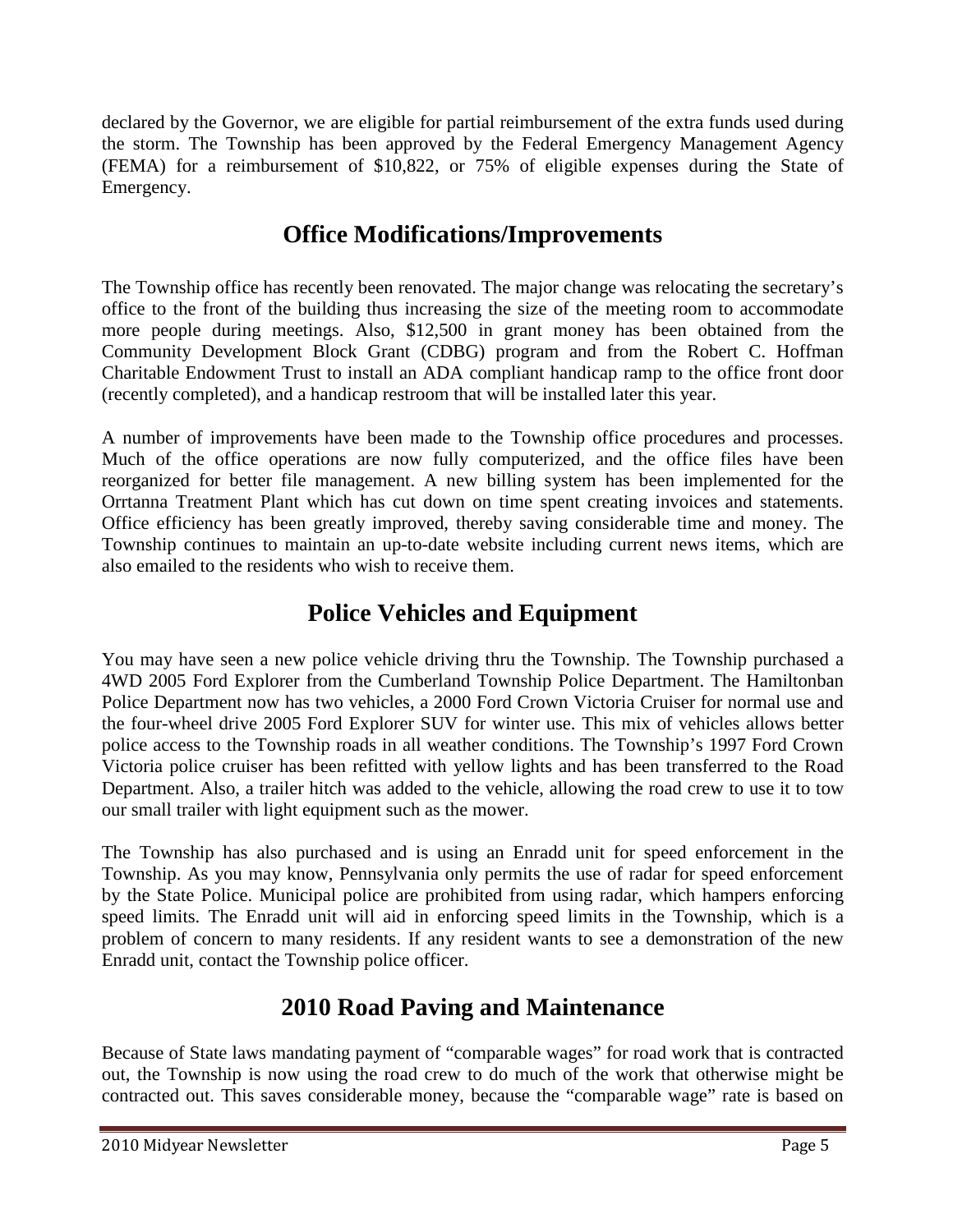wages in the major metropolitan areas such as Philadelphia and Pittsburgh, and is considerably higher than the going rate for labor in rural areas like Hamiltonban Township. Also, because of the high price of petroleum products like asphalt, the Township is shifting emphasis from repaving to using chip seal to maintain the roads. The following road projects are planned to be or have been completed in 2010.

1. Cold Springs Road from Brunner Lane to Carrolls Tract Road: Establish ditches, scarify road surface, install new crosspipes, build up roadbed 6"-12" with 2RC gravel, fill in shoulders, and apply dust oil. Total estimated cost: \$30,000.

2. Cold Springs Road from Baker's Hill to the Township Line: Replace a 30"X 80'crosspipe in the 4100 block, check other crosspipes and replace as needed, perform base and shoulder work in several locations, in-house seal coating to obtain a double seal coat, and any ditch work that is needed. Total estimated cost: \$61,600.

3. Baker Road: Check crosspipes and replace as needed, base and shoulder work at several locations, in-house seal coating to obtain a double seal coat, and establish ditches on entire road. Total estimated cost: \$7,800.

4. Gum Springs Road: Fill potholes, base leveling, apply flexible base asphalt where needed. Check and replace damaged crosspipes, perform base and shoulder work in several locations, inhouse seal coating to obtain a double seal coat, and any ditch work that is needed. Total estimated cost: \$19,700.

Other road projects to be undertaken if funds permit:

- A. In-house seal coating of the office parking lot and Bullfrog Road from Rt. 116 to the Quarry.
- B. In-house seal coating in spots on Gum Springs Road, Mount Hope Road, Newman Road, Baker Road and the seams on Beechwood Drive and Franklin Street.
- C. Begin state-mandated road sign upgrades.

## **Sewer Plant Modification**

As a result of a recent Department of Environmental Protection (DEP) inspection, it was determined that the Orrtanna Sewer Plant has been operating outside of DEP requirements since 1995. At that time, DEP issued a modification to the original permit limiting the time that the spray fields can be in operation. Unfortunately, at that time the plant operators did not change their mode of operation to meet the revised permit, possibly because the plant was not designed with the capability to meet the modifications (it was designed and built in the 1970's). Until a new DEP inspector was assigned this year, DEP inspectors did not enforce compliance with the revised permit.

Discussions with DEP are ongoing. DEP may require that major modifications be made to the plant to continue operation. The Township is applying for grant money to finance the modifications, and hopefully, it will become available. If grant money is not forthcoming, the Municipal Authority will have to borrow the money to update the plant. Interest on any such